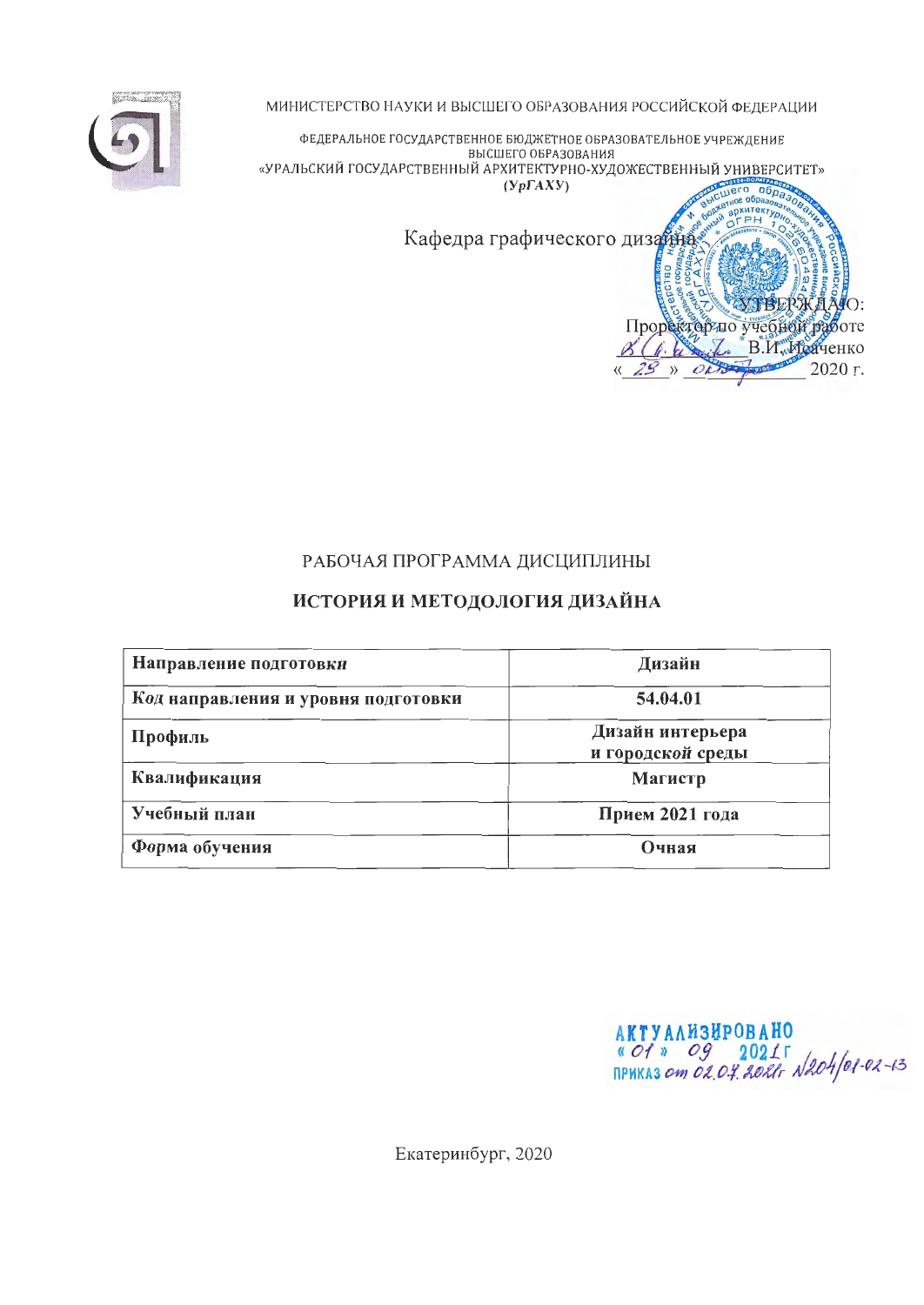### 1. ОБЩАЯ ХАРАКТЕРИСТИКА ДИСЦИПЛИНЫ ИСТОРИЯ И МЕТОДОЛОГИЯ ДИЗАЙНА

#### 1.1. Место дисциплины в структуре образовательной программы, связи с другими лисциплинами:

Дисциплина ИСТОРИЯ И МЕТОДОЛОГИЯ ДИЗАЙНА входит в обязательную часть образовательной программы. Дисциплина базируется на знаниях и умениях, полученных при изучении дисциплин: Теория культуры, искусства и дизайна, Методы научно-проектных исслелований.

Результаты изучения дисциплины будут использованы при проведении учебной практики научно-исследовательской работы.

#### 1.2. Краткий план построения процесса изучения дисциплины:

Процесс изучения дисциплины включает лекции, практические занятия и самостоятельную работу. Основная форма интерактивного обучения: работа в группах. В ходе изучения дисциплины студенты выполняют эссе, клаузуры, тесты и домашние работы.

Форма заключительного контроля при промежуточной аттестации - зачет (1 семестр) и зачет с оценкой (2 семестр). Для проведения промежуточной аттестации по дисциплине создан фонд оценочных средств (представлен в п.8 настоящей программы).

Оценка по дисциплине носит интегрированный характер, учитывающий результаты оценивания участия студентов в аудиторных занятиях, качества и своевременности выполнения эссе, клаузур, тестов и домашних работ.

#### $1.3$ Планируемые результаты обучения по дисциплине

Процесс изучения дисциплины направлен на формирование элементов следующих компетенций в соответствии с ФГОС ВО и ОПОП ВО по направлению подготовки 54.04.01 Дизайн:  $T_{\alpha}$   $\epsilon$  =  $\epsilon$  =  $\epsilon$  1

|             |                           | таолица т                                   |
|-------------|---------------------------|---------------------------------------------|
| Категория   | Код и наименование        | Индикаторы достижения компетенций           |
| компетенций | компетенций               |                                             |
| Системное и | $YK-1$ .                  | $YK-1.1$ .                                  |
| критическое | Способен осуществлять     | получения<br>знает<br>основные<br>источники |
| мышление    | поиск, критический анализ | информации,<br>нормативные,<br>включая      |
|             | и синтез информации,      | методические, справочные и реферативные;    |
|             | применять системный       | виды и методы поиска информации из          |
|             | подход для решения        | различных источников;                       |
|             | поставленных задач        | $YK-1.2$ .                                  |
|             |                           | знает принципы применения системного        |
|             |                           | подхода для решения поставленных задач;     |
|             |                           | $YK-1.3.$                                   |
|             |                           | ранжировать<br>определять и<br>умеет        |
|             |                           | информацию, требуемую<br>решения<br>ЛЛЯ     |
|             |                           | поставленной задачи;                        |
|             |                           | $YK-1.4$ .                                  |
|             |                           | умеет формировать и аргументировано         |
|             |                           | отстаивать собственные мнения и суждения    |
|             |                           | при решении поставленных задач.             |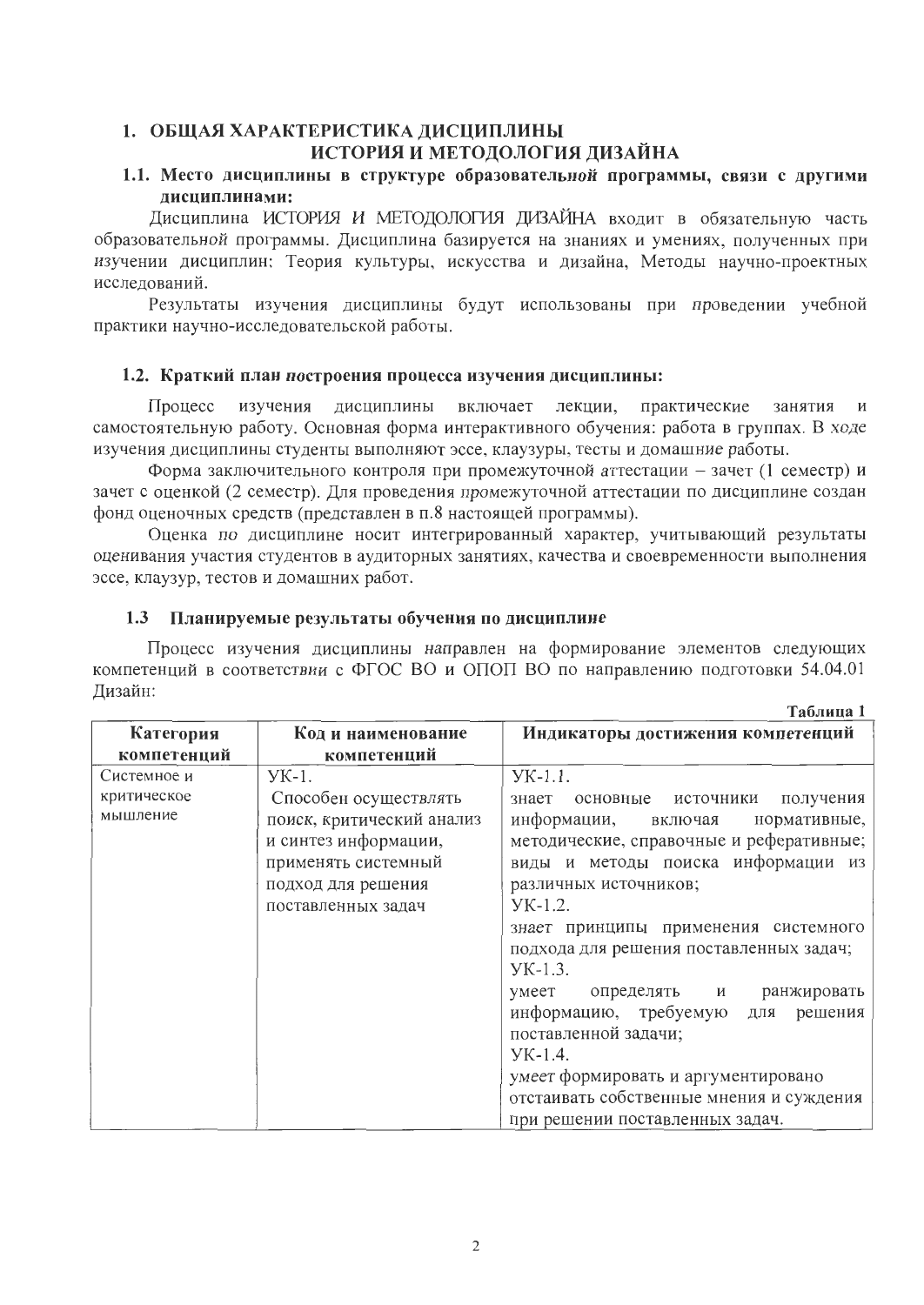| История и теория   | OIK-1.                     | OIK-1.1.                                   |
|--------------------|----------------------------|--------------------------------------------|
| искусств и дизайна | Способен применять знания  | знает исторические и современные течения,  |
|                    | в области истории и теории | направления и стили в искусстве и дизайне; |
|                    | искусств, истории и теории | ОПК-1.2.                                   |
|                    | дизайна в                  | знает современные<br>тенденции<br>развития |
|                    | профессиональной           | искусства и дизайна;                       |
|                    | деятельности;              | $O\Pi K-1.3$ .                             |
|                    | рассматривать              | умеет применять в профессиональной         |
|                    | произведения искусства и   | деятельности знания по истории и теории    |
|                    | дизайна в широком          | искусства и дизайна.                       |
|                    | культурно-историческом     |                                            |
|                    | контексте в тесной связи с |                                            |
|                    | религиозными,              |                                            |
|                    | философскими и             |                                            |
|                    | эстетическими идеями       |                                            |
|                    | конкретного исторического  |                                            |
|                    | периода                    |                                            |
| Научно-            | ОПК-2.                     | OIK-2.1.                                   |
| исследовательская  | Способен работать с        | знает методы и приемы работы с научной     |
| деятельность       | научной литературой;       | литературой, мультимедийными и             |
|                    | собирать, анализировать и  | интернет-источниками;                      |
|                    | обобщать результаты        | OTIK-2.3.                                  |
|                    | научных исследований;      | умеет работать с научной литературой;      |
|                    | оценивать полученную       | самостоятельно собирать, анализировать и   |
|                    | информацию; выполнять      | обобщать результаты научных                |
|                    | отдельные виды работ при   | исследований;                              |
|                    | проведении научных         | ОПК-2.4.                                   |
|                    | исследований с             | умеет выполнять отдельные виды работ при   |
|                    | применением современных    | проведении научных исследований с          |
|                    | научных методов;           | применением современных научных            |
|                    | самостоятельно обучаться;  | методов;                                   |
|                    | приобретать и использовать | ОПК-2.5.                                   |
|                    | в практической             | умеет представлять результаты научной      |
|                    | деятельности новые знания  | деятельности в формате рефератов,          |
|                    | и умения; участвовать в    | научных статей и докладов, разделов        |
|                    | научно-практических        | магистерской диссертации.                  |
|                    | конференциях; делать       |                                            |
|                    | доклады и сообщения        |                                            |

# 1.4. Объем дисциплины

#### Таблица 2

|                                           | Всего |    | По семестрам |  |  |  |  |
|-------------------------------------------|-------|----|--------------|--|--|--|--|
| Трудоемкость дисциплины                   |       |    |              |  |  |  |  |
| Зачетных единиц (з.е.)                    |       |    |              |  |  |  |  |
| Часов (час)                               | 144   | 72 | 72           |  |  |  |  |
| Контактная работа<br>(минимальный объем): |       | 36 | 36           |  |  |  |  |
| По видам учебных занятий:                 |       |    |              |  |  |  |  |
| Аудиторные занятия всего, в т.ч.          |       | 36 | 36           |  |  |  |  |
| Лекции (Л)                                | 36    | 8  | 18           |  |  |  |  |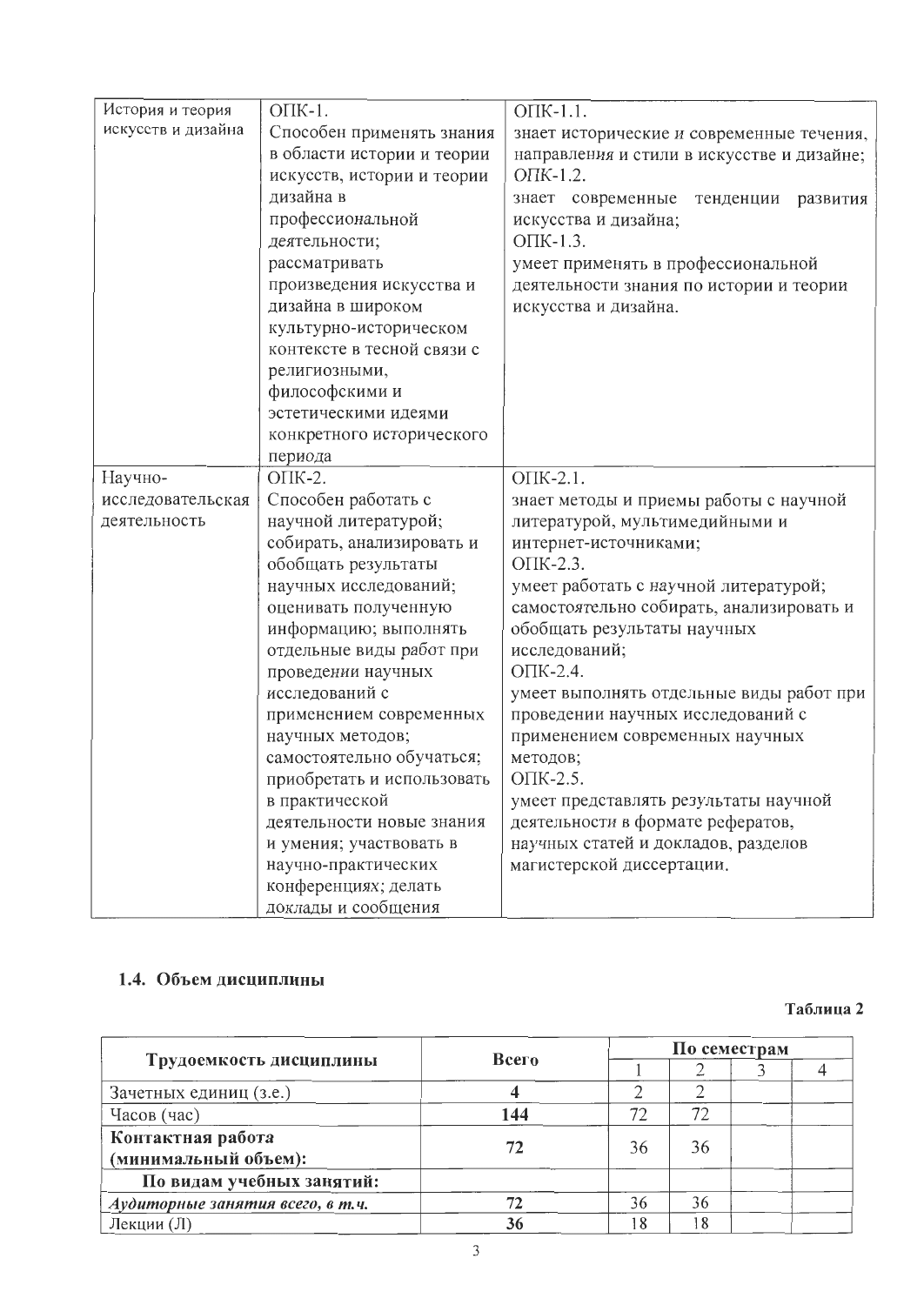|                                      |                |     | По семестрам |   |                |  |  |  |
|--------------------------------------|----------------|-----|--------------|---|----------------|--|--|--|
| Трудоемкость дисциплины              | Всего          |     | 2            | 3 | $\overline{4}$ |  |  |  |
| Практические занятия (ПЗ)            | 36             | 18  | 18           |   |                |  |  |  |
| Семинары (С)                         |                |     |              |   |                |  |  |  |
| Другие виды занятий (Др)             |                |     |              |   |                |  |  |  |
| Консультации (10% от Л, ПЗ, С, Др)   |                |     |              |   |                |  |  |  |
| Самостоятельная работа всего, в т.ч. | 72             | 36  | 36           |   |                |  |  |  |
| Курсовой проект (КП)                 |                |     |              |   |                |  |  |  |
| Курсовая работа (КР)                 |                |     |              |   |                |  |  |  |
| Расчетно-графическая работа (РГР)    |                |     |              |   |                |  |  |  |
| Графическая работа (ГР)              |                |     |              |   |                |  |  |  |
| Расчетная работа (РР)                |                |     |              |   |                |  |  |  |
| $Pe$ ферат $(P)$                     |                |     |              |   |                |  |  |  |
| Практическая внеаудиторная           | 26             | 8   | 18           |   |                |  |  |  |
| (домашняя) работа (ПВР, ДР)          |                |     |              |   |                |  |  |  |
| Творческая работа (эссе, клаузура)   | 36             | 18  | 18           |   |                |  |  |  |
| Подготовка к контрольной работе      |                |     |              |   |                |  |  |  |
| Подготовка к экзамену, зачету        |                |     |              |   |                |  |  |  |
| Другие виды самостоятельных занятий  | 10             | 10  |              |   |                |  |  |  |
| (подготовка к занятиям)              |                |     |              |   |                |  |  |  |
| Форма промежуточной аттестации по    | Зачет, зачет с |     |              |   |                |  |  |  |
| дисциплине (зачет, зачет с оценкой,  | оценкой        | 324 | 30           |   |                |  |  |  |
| экзамен)                             |                |     |              |   |                |  |  |  |

# 2. СОДЕРЖАНИЕ ДИСЦИПЛИНЫ

#### Таблица 3

| Код<br>раздела | Раздел, тема, содержание дисциплины*                                                                                                                                                                                                                                                                                                                                                                                                                                                                        |
|----------------|-------------------------------------------------------------------------------------------------------------------------------------------------------------------------------------------------------------------------------------------------------------------------------------------------------------------------------------------------------------------------------------------------------------------------------------------------------------------------------------------------------------|
| P.1.           | Введение. От эстетико-художественной рефлексии к рефлексии проектно-<br>методологической.<br>Анализ принципов формообразования, заложенных в конкретный продукт                                                                                                                                                                                                                                                                                                                                             |
|                | дизайна, как одно из основных направлений проектно-методологической<br>рефлексии.                                                                                                                                                                                                                                                                                                                                                                                                                           |
| P.2.           | Возникновение дизайна. Первые попытки проектно-методологической<br>рефлексии.<br>Тема 1. Проектно-методологическая рефлексия в БАУХАУСе.<br>Проектно-методологическая рефлексия как «самоидентификация творческих<br>представлений» мастеров БАУХАУСа, поиск универсальных законов красоты.<br>Тема 2. Проектно-методологическая рефлексия во ВХУТЕМАСе-ВХУТЕИНе.                                                                                                                                           |
|                | «Объективный метод» анализа художественных произведений как основа<br>пропедевтики для архитекторов, живописцев, скульпторов, дизайнеров.                                                                                                                                                                                                                                                                                                                                                                   |
| P.3.           | Послевоенное развитие дизайна. Потребность в проектно-<br>методологической рефлексии.<br>Тема 1. Отечественная «методология» дизайна второй половины XX в.<br>Системный, комплексный и средовой подходы. «Идеологический ген» в<br>советской «методологии» дизайна.<br>Тема 2. Англо-американская «наука» о дизайне во второй половине XX в.<br>Переход от дизайн-методов к дизайн-исследованиям. «Наука» о дизайне как<br>совокупность дизайн-исследований, связанных друг с другом по принципу<br>«сети». |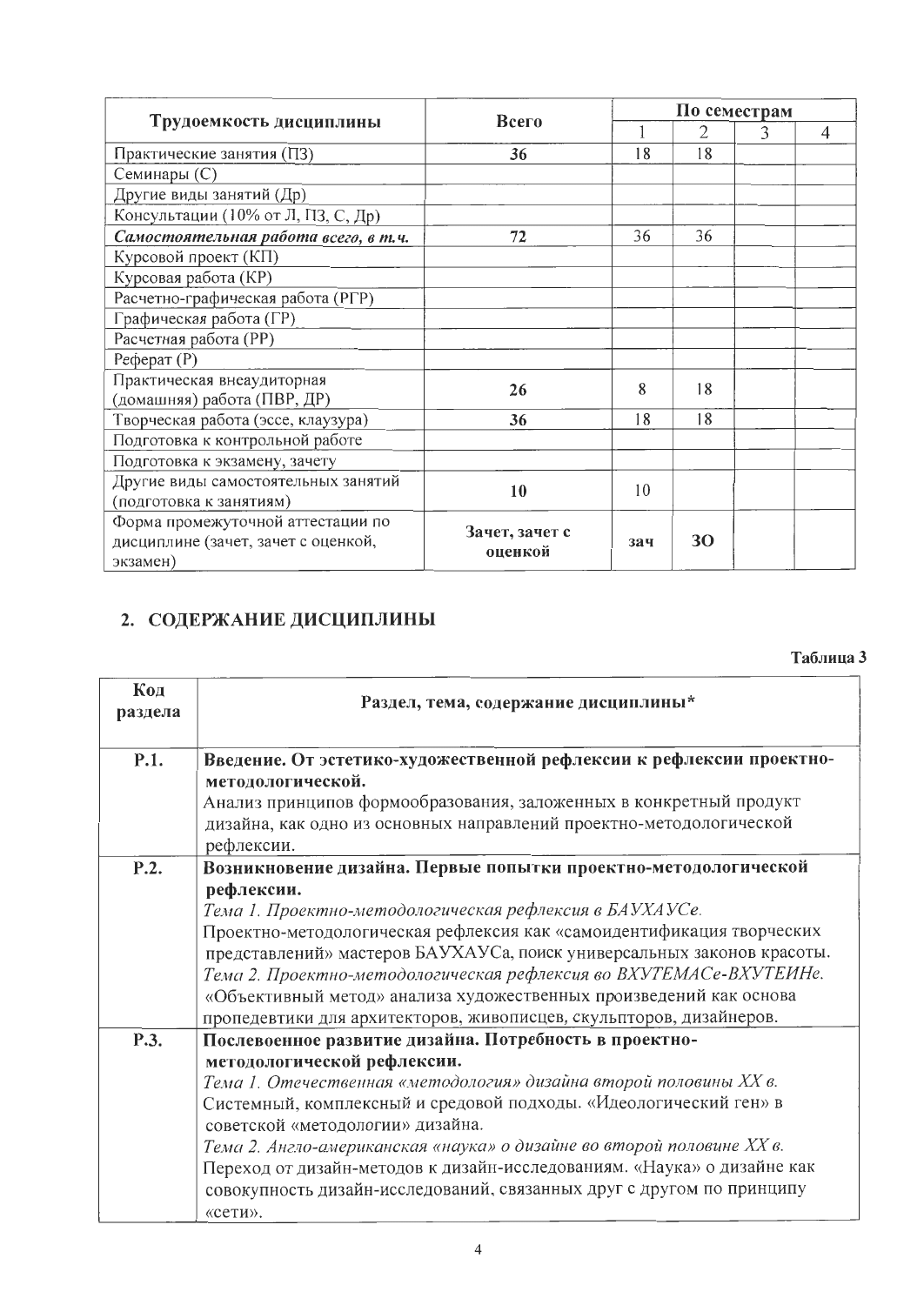| P.4. | Основы проектно-методологической рефлексии.<br>Анализ принципов и методов формообразования, а также культурных (в том<br>числе, относящихся к культуре повседневности) смыслов, заложенных в<br>конкретный продукт дизайна.                                                |
|------|----------------------------------------------------------------------------------------------------------------------------------------------------------------------------------------------------------------------------------------------------------------------------|
| P.5. | Интернациональный характер современной «науки» о дизайне. Специфика<br>дальневосточной проектно-методологической рефлексии (на примере<br>Японии и Китая).<br>Имплицитный характер дальневосточной проектно-методологической<br>рефлексии. Связь с традиционной эстетикой. |
| P.6. | Влияние традиционных принципов формообразования и культурных кодов<br>на современные дизайн-проекты в Японии и Китае.<br>Культурологический анализ конкретного продукта дизайна.                                                                                           |

### 3. РАСПРЕДЕЛЕНИЕ УЧЕБНОГО ВРЕМЕНИ

#### 3.1 Распределение аудиторных занятий и самостоятельной работы по разделам дисциплины  $T_0$ блино  $\Lambda$

|                |                    |                            |       |        |                                |                                                      |                             | 1 а $v$ лица т                                             |
|----------------|--------------------|----------------------------|-------|--------|--------------------------------|------------------------------------------------------|-----------------------------|------------------------------------------------------------|
|                |                    |                            |       |        | Аудиторные занятия (час.)      |                                                      |                             |                                                            |
| Семестр        | геместра<br>Неделя | Раздел, тема<br>дисциплины | ВСЕГО | Лекции | Практ.<br>занятия,<br>семинары | в том числе<br>в форме<br>практической<br>подготовки | Самост.<br>работа<br>(4ac.) | Оценочные<br>средства текущего<br>контроля<br>успеваемости |
| 1              | $1 - 5$            | P.1                        | 20    |        | 10                             |                                                      | 10                          | Клаузуры, тесты                                            |
| 1              | $6 - 9$            | P.2<br>Тема 2.1-2.2        | 16    | 8      |                                |                                                      | 8                           | Тесты, эссе                                                |
| 1              | $10 - 14$          | P.3<br>Тема 3.1-3.2        | 20    | 10     |                                |                                                      | 10                          | Тесты, эссе                                                |
| 1              | $15 - 18$          | P.4                        | 16    |        | 8                              |                                                      | 8                           | Домашняя работа                                            |
|                |                    | Итого за 1 семестр:        | 72    | 18     | 18                             |                                                      | 36                          | зачет                                                      |
| $\overline{2}$ | $1 - 9$            | P.5                        | 36    | 18     |                                |                                                      | 18                          | Тесты, эссе                                                |
| $\overline{2}$ | $10 - 18$          | P.6                        | 36    |        | 18                             |                                                      | 18                          | Домашняя работа                                            |
|                |                    | Итого за 2 семестр:        | 72    | 18     | 18                             |                                                      | 36                          | Зачёт с оценкой                                            |

#### 3.2. Другие виды занятий

Не предусмотрено

#### 3.3. Мероприятия самостоятельной работы и текущего контроля

#### 3.3.1 Примерный перечень тем рефератов (эссе, творческих работ)

1. Фундаментальные характеристики дизайна, определяющие время его возникновения.

2. Критика концепции Баухауза сегодня.

3. Критика «науки» о дизайне как «машины», производящей методы дизайнпроектирования.

4. Актуальные задачи дизайн-образования.

5. Актуальность культурологического подхода в современных дизайн-исследованиях.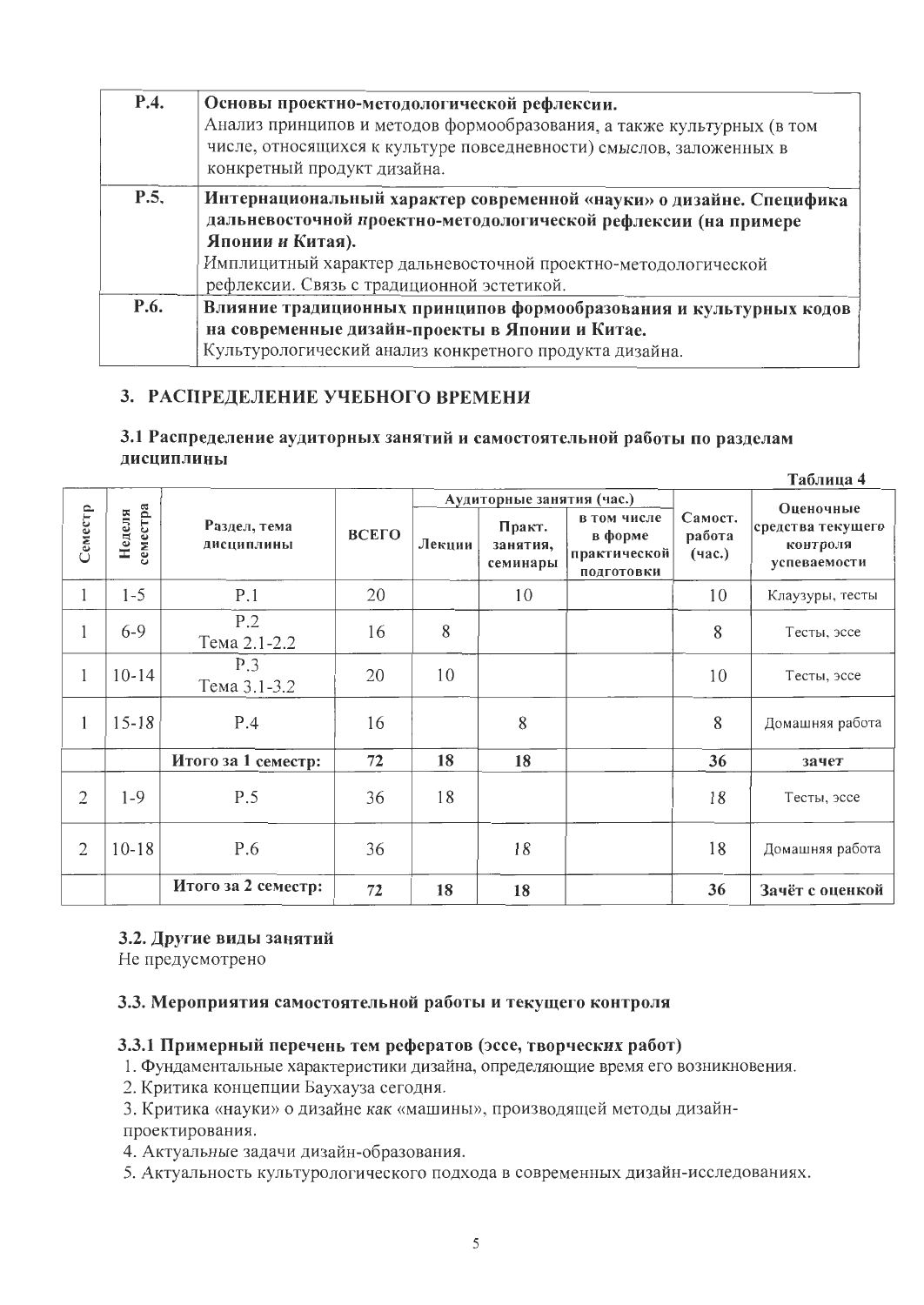#### 3.3.2 Примерный перечень тем практических внеаудиторных (домашних) работ

1. Проектно-методологический анализ конкретного продукта дизайна.

2. Культурологический анализ конкретного продукта дизайна.

#### 3.3.3 Примерная тематика клаузур

Фор-эскизы объектов дизайна, выстроенных в соответствии с принципами формообразования одного из больших стилей, с развёрнутыми комментариями, поясняющими проектный замысел автора.

### 4. ПРИМЕНЯЕМЫЕ ТЕХНОЛОГИИ ОБУЧЕНИЯ

Таблина 5

|                                           |                           |            |                             |           |                     | Активные методы обучения           |                                |                 |                                        |                                                                                     |                                       |                             | Дистанционные образовательные<br>технологии и электронное обучение |                                            |                         |
|-------------------------------------------|---------------------------|------------|-----------------------------|-----------|---------------------|------------------------------------|--------------------------------|-----------------|----------------------------------------|-------------------------------------------------------------------------------------|---------------------------------------|-----------------------------|--------------------------------------------------------------------|--------------------------------------------|-------------------------|
| Код<br>раздела,<br>темы<br>дисципл<br>ины | Компьютерное тестирование | Кейс-метод | игра<br>Деловая или ролевая | Портфолио | в команде<br>Работа | кооперации<br>развивающей<br>Метод | система<br>Балльно-рейтинговая | Проектный метод | Другие методы (какие)<br>Мастер-классы | электронного обучения Moodle<br>Электронные учебные курсы,<br>размещенные в системе | Виртуальные практикумы и<br>тренажеры | Вебинары и видеоконференции | Асинхронные web-конференции и<br>семинары                          | Совместная работа и разработка<br>контента | Другие (указать, какие) |
| P.1                                       |                           |            |                             |           |                     |                                    |                                | $\ast$          |                                        | *                                                                                   |                                       |                             |                                                                    |                                            |                         |
| P.2                                       |                           |            |                             |           |                     |                                    |                                |                 |                                        | $\ast$                                                                              |                                       |                             |                                                                    |                                            |                         |
| P.3                                       |                           |            |                             |           |                     |                                    |                                |                 |                                        | $\ast$                                                                              |                                       |                             |                                                                    |                                            |                         |
| P.4                                       |                           |            |                             |           | $\ast$              |                                    |                                |                 |                                        | $\ast$                                                                              |                                       |                             |                                                                    |                                            |                         |
| P.5                                       |                           |            |                             |           |                     |                                    |                                |                 |                                        | $\ast$                                                                              |                                       |                             |                                                                    |                                            |                         |
| P.6                                       |                           |            |                             |           | $\ast$              |                                    |                                |                 |                                        | $\ast$                                                                              |                                       |                             |                                                                    |                                            |                         |

#### 5. УЧЕБНО-МЕТОДИЧЕСКОЕ И ИНФОРМАЦИОННОЕ ОБЕСПЕЧЕНИЕ ДИСЦИПЛИНЫ

#### 5.1. Рекомендуемая литература

#### 5.1.1. Основная литература

- 1. Рунге В. Ф. История дизайна, науки и техники: в 2 кн.: учеб. пособие. Кн. 1 / В. Ф. Рунге. -М.: Архитектура-С, 2008. - 368 с. Гриф УМО.
- 2. Сложеникина Н. С. Основные этапы истории российского и зарубежного дизайна: учеб. пособие / Н. С. Сложеникина. - М. : Флинта : Наука, 2013. - 368 с.

#### 5.1.2. Дополнительная литература

- 1. Буковецкая О. А. Дизайн текста [Электронный ресурс]: шрифт, эффекты, цвет / О. А. Буковецкая.- М.: ДМК Пресс, 2006. - Режим доступа: http://biblioclub.ru/index.php?page=book&id=131020
- 2. Муртазина, С.А. История графического дизайна и рекламы [Электронный ресурс] : учебное пособие / С.А. Муртазина, В.В. Хамматова. - Казань: Изд-во КНИТУ, 2013. - 124 с.: ил. -Режим доступа: http://biblioclub.ru/index.php?page=book&id=259068.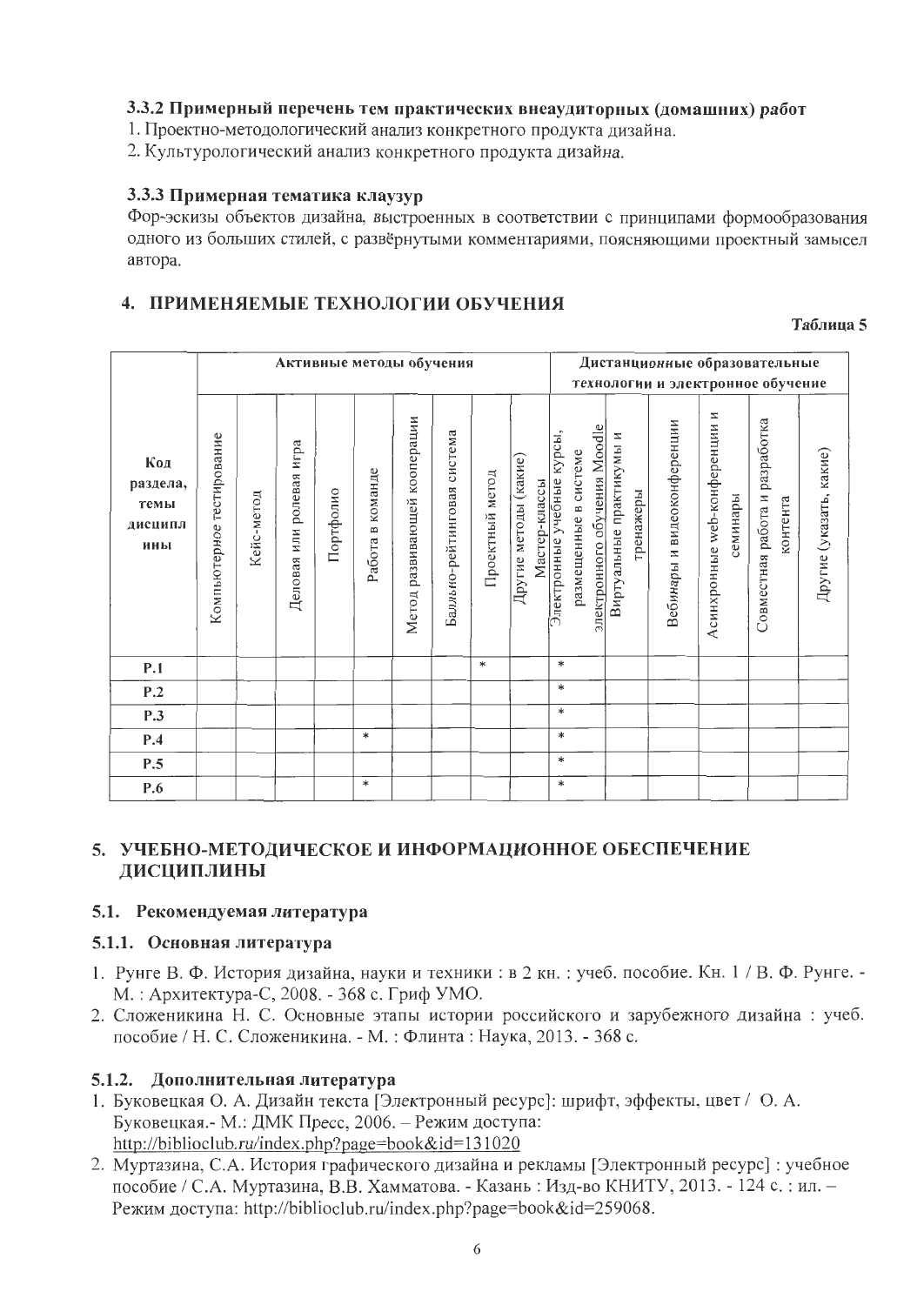- 3. Глазычев В. Л. Дизайн как он есть. М.: Европа, 2006. Режим доступа: http://biblioclub.ru/index.php?page=book&id=44829&sr=1
- 4. Хилько Н. Ф.Педагогика и методика кино-, фото- и видеотворчества [Электронный ресурс]: учеб. пособие. - Омск: Омский государственный университет, 2012. - Режим доступа: http://biblioclub.ru/index.php?page=book&id=237483&sr=1

#### 5.2. Учебно-методическое обеспечение для самостоятельной работы Не используется

#### $5.3$ Перечень информационных технологий, используемых при осуществлении образовательного процесса по дисциплине, включая перечень программного обеспечения и информационных справочных систем

#### 5.3.1 Перечень программного обеспечения

Таблица 6

| Тип ПО         | Название         | Источник               | Доступность для |
|----------------|------------------|------------------------|-----------------|
|                |                  |                        | студентов       |
| Прикладное ПО/ | Microsoft Office | Лицензионная программа | Доступно        |
| Офисный пакет  |                  |                        | в компьютерном  |
|                |                  |                        | классе и в      |
|                |                  |                        | аудиториях для  |
|                |                  |                        | самостоятельной |
|                |                  |                        | работы УрГАХУ   |

#### 5.3.2 Базы данных и информационные справочные системы

- Университетская библиотека. Режим доступа: http://biblioclub.ru/

- Справочная правовая система «КонсультантПлюс». Режим доступа:

http://www.consultant.ru/

- Справочная правовая система «Гарант». Режим доступа: http://garant.ru

- Научная электронная библиотека. Режим доступа: https://elibrary.ru/

- Электронно-библиотечная система «ZNANIUM.COM». Режим доступа:

- Электронная библиотечная система «ЭБС ЮРАЙТ». Режим доступа: http:// znanium.com https://biblio-online.ru/

- Электронно-библиотечная система Издательства Лань (ЭБС). Режим доступа: https://e.lanbook.com/

Реферативная база данных рецензируемой литературы Scopus. Режим доступа: https://www.scopus.com

Политематическая реферативно-библиографическая и наукометрическая (библиометрическая) база данных Web of Science. Режим доступа: http://.webofknowledge.com

#### 5.4 Электронные образовательные ресурсы

Электронный учебный курс ИСТОРИЯ И МЕТОДОЛОГИЯ ДИЗАЙНА. Режим доступа: https://moodle.usaaa.ru/

#### 6 МЕТОДИЧЕСКИЕ УКАЗАНИЯ ДЛЯ ОБУЧАЮЩИХСЯ ПО ОСВОЕНИЮ **ЛИСЦИПЛИНЫ**

Студент обязан:

1) знать:

- график учебного процесса по дисциплине (календарный план аудиторных занятий и план-график самостоятельной работы);
- порядок формирования итоговой оценки по дисциплине; (преподаватель на первом занятии по дисциплине знакомит студентов с перечисленными организационно-методическими материалами);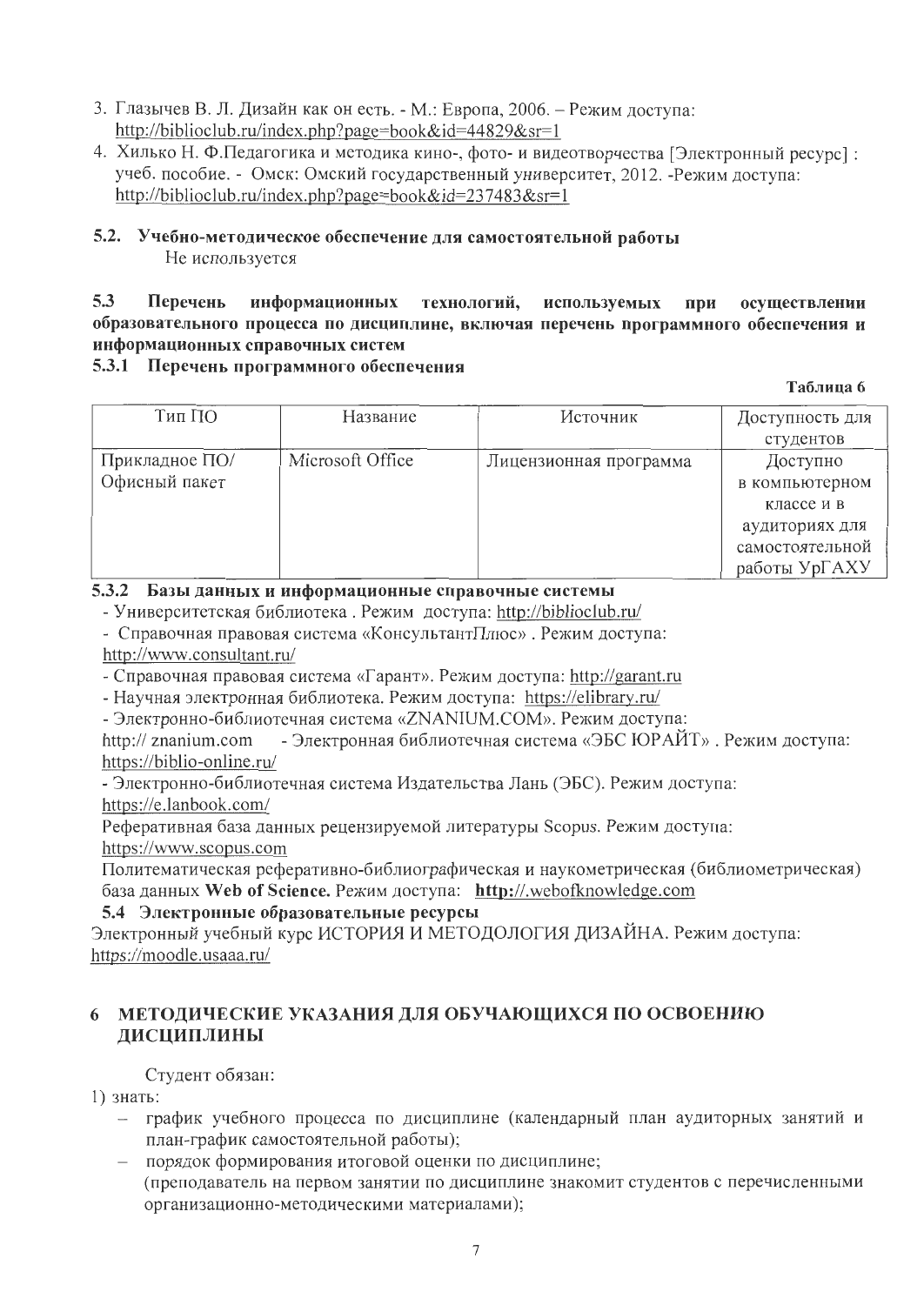- 2) посещать все виды аудиторных занятий (преподаватель контролирует посещение всех видов занятий), вести самостоятельную работу по дисциплине, используя литературу, рекомендованную в рабочей программе дисциплины и преподавателем (преподаватель передает список рекомендуемой литературы студентам);
- 3) готовиться и активно участвовать в аудиторных занятиях, используя рекомендованную литературу и методические материалы;
- 4) своевременно и качественно выполнять все виды аудиторных и самостоятельных работ, предусмотренных графиком учебного процесса по дисциплине (преподаватель ведет непрерывный мониторинг учебной деятельности студентов);
- 5) в случае возникновения задолженностей по текущим работам своевременно до окончания семестра устранить их, выполняя недостающие или исправляя не зачтенные работы, предусмотренные графиком учебного процесса (преподаватель на основе данных мониторинга учебной деятельности своевременно предупреждает студентов о возникших задолженностях и необходимости их устранения).

#### 7 МАТЕРИАЛЬНО-ТЕХНИЧЕСКОЕ ОБЕСПЕЧЕНИЕ ДИСЦИПЛИНЫ

Лекционная аудитория. Учебная мебель: парты, экран, проектор, компьютер, доска.

## 8. ФОНД ОЦЕНОЧНЫХ СРЕДСТВ ДЛЯ ПРОВЕДЕНИЯ ПРОМЕЖУТОЧНОЙ **АТТЕСТАНИИ**

Фонд оценочных средств предназначен для оценки:

- 1) соответствия фактически достигнутых каждым студентом результатов изучения дисциплины результатам, запланированным в формате индикаторов «знать, уметь, иметь навыки» (п.1.4) и получения интегрированной оценки по дисциплине;
- 2) уровня формирования элементов компетенций, соответствующих этапу изучения лисциплины.

#### 8.1. КРИТЕРИИ ОПЕНИВАНИЯ РЕЗУЛЬТАТОВ КОНТРОЛЬНО-ОПЕНОЧНЫХ **МЕРОПРИЯТИЙ** текушей и ПРОМЕЖУТОЧНОЙ **АТТЕСТАЦИИ**  $\Pi$ <sup>O</sup> ДИСЦИПЛИНЕ

8.1.1. Уровень формирования элементов компетенций, соответствующих этапу изучения дисциплины, оценивается с использованием критериев и шкалы оценок, утвержденных YMC\*:

| Критерии                          | Шкала оценок                              |                     |
|-----------------------------------|-------------------------------------------|---------------------|
| Оценка по дисциплине              | Уровень освоения элементов<br>компетенций |                     |
| Отлично                           |                                           | Высокий             |
| Хорошо                            | Зачтено                                   | Повышенный          |
| Удовлетворительно                 |                                           | Пороговый           |
| Неудовлетворительно<br>Не зачтено |                                           | Элементы не освоены |

\*) описание критериев см. Приложение А.

8.1.2. Промежуточная аттестация по дисциплине представляет собой комплексную оценку, определяемую выполнения уровнем **BCCX** запланированных контрольно-оценочных мероприятий (КОМ). Используемый набор КОМ имеет следующую характеристику:

Таблица 7

| No<br>$\Pi/\Pi$ | Форма КОМ                              | Состав КОМ   |
|-----------------|----------------------------------------|--------------|
|                 | Посещение лекций                       |              |
|                 | Выполнение заданий по темам дисциплины | Эссе, тесты, |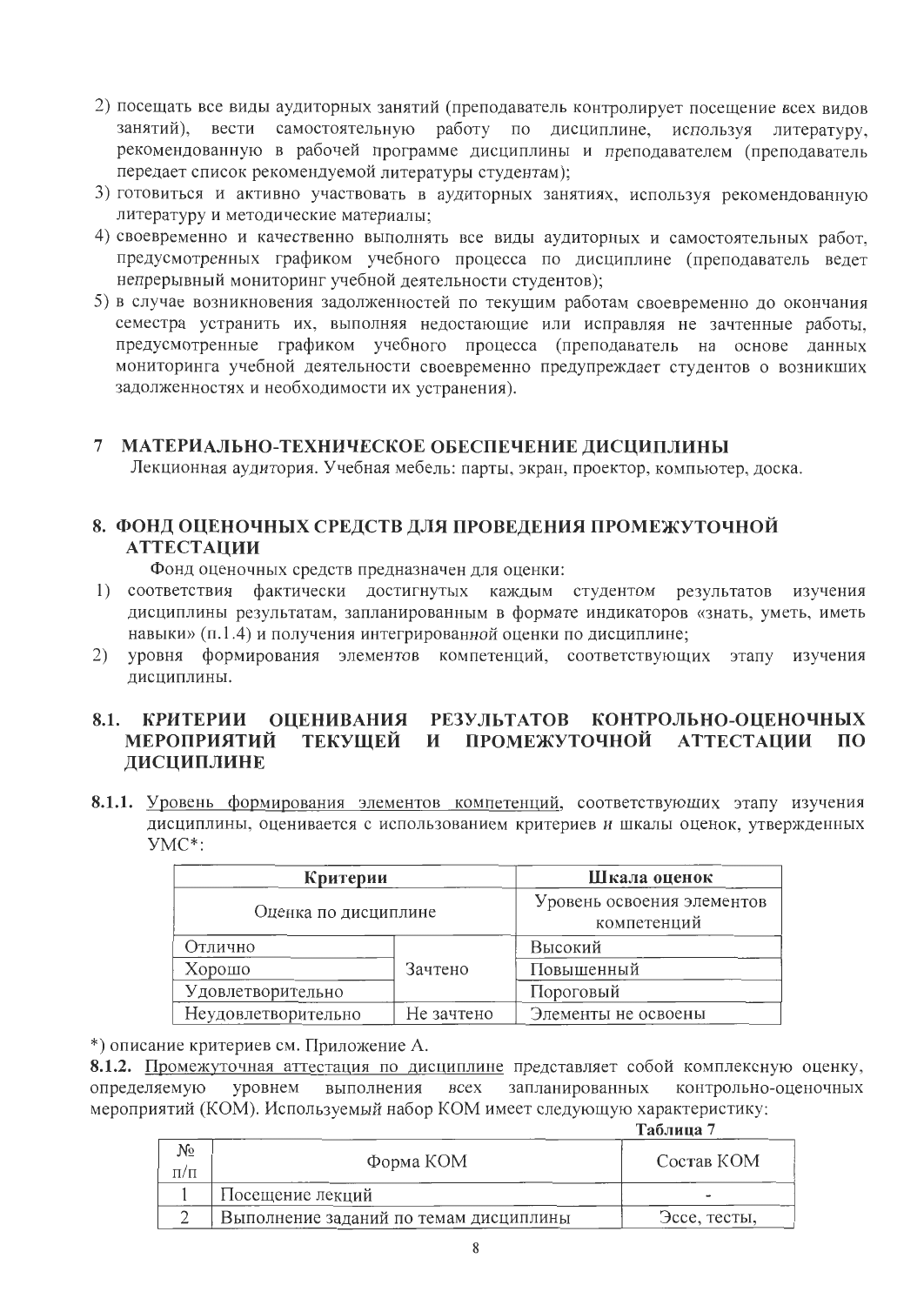| No.<br>$\Pi/\Pi$ | Форма КОМ                   | Состав КОМ       |
|------------------|-----------------------------|------------------|
|                  |                             | клаузуры,        |
|                  |                             | домашние работы  |
|                  | Зачет (1 семестр)           | Выполнение       |
|                  |                             | заданий семестра |
|                  | Зачёт с оценкой (2 семестр) | Выполнение       |
|                  |                             | заданий семестра |

Характеристика состава заданий КОМ приведена в разделе 8.3.

8.1.3. Оценка знаний, умений и навыков, продемонстрированных студентами при выполнении отдельных контрольно-оценочных мероприятий и оценочных заданий, входящих в их состав, осуществляется с применением следующей шкалы оценок и критериев:

| Уровни оценки<br>достижений<br>студента (оценки) | Критерии<br>для определения уровня достижений<br>Выполненное оценочное задание:                  | Шкала оценок               |  |
|--------------------------------------------------|--------------------------------------------------------------------------------------------------|----------------------------|--|
| Высокий (В)                                      | соответствует требованиям*, замечаний нет                                                        | Отлично (5)                |  |
| Средний (С)                                      | соответствует требованиям*, имеются<br>замечания, которые не требуют<br>обязательного устранения | Хорошо $(4)$               |  |
| Пороговый (П)                                    | не в полной мере соответствует<br>требованиям*, есть замечания                                   | Удовлетворительно<br>3     |  |
| Недостаточный (Н)                                | не соответствует требованиям*, имеет<br>существенные ошибки, требующие<br>исправления            | Неудовлетворительно<br>(2) |  |
| Нет результата (O)                               | не выполнено или отсутствует                                                                     | Оценка не<br>выставляется  |  |

\*) Требования и уровень достижений студентов (соответствие требованиям) по каждому контрольно-оценочному мероприятию определяется с учетом критериев, приведенных в Приложении 1.

#### 8.2. КРИТЕРИИ ОЦЕНИВАНИЯ РЕЗУЛЬТАТОВ ПРОМЕЖУТОЧНОЙ АТТЕСТАЦИИ ПРИ ИСПОЛЬЗОВАНИИ НЕЗАВИСИМОГО ТЕСТОВОГО КОНТРОЛЯ

При проведении независимого тестового контроля как формы промежуточной аттестации применяется методика оценивания результатов, предлагаемая разработчиками тестов.

#### 8.3. ОЦЕНОЧНЫЕ СРЕДСТВА ДЛЯ ПРОВЕДЕНИЯ ТЕКУЩЕЙ И ПРОМЕЖУТОЧНОЙ АТТЕСТАЦИИ

#### 8.3.1. Перечень тестовых заданий:

#### Пример

1. С точки зрения Н. Кроса, логика проектирования является:

а) индуктивной;

б) дедуктивной;

в) абдуктивной.

2. Что, согласно Д. Шону, является «генеративной (порождающей) метафорой»?

а) перенос свойств какого-либо объекта на объект проектирования с целью выхода к проектному решению;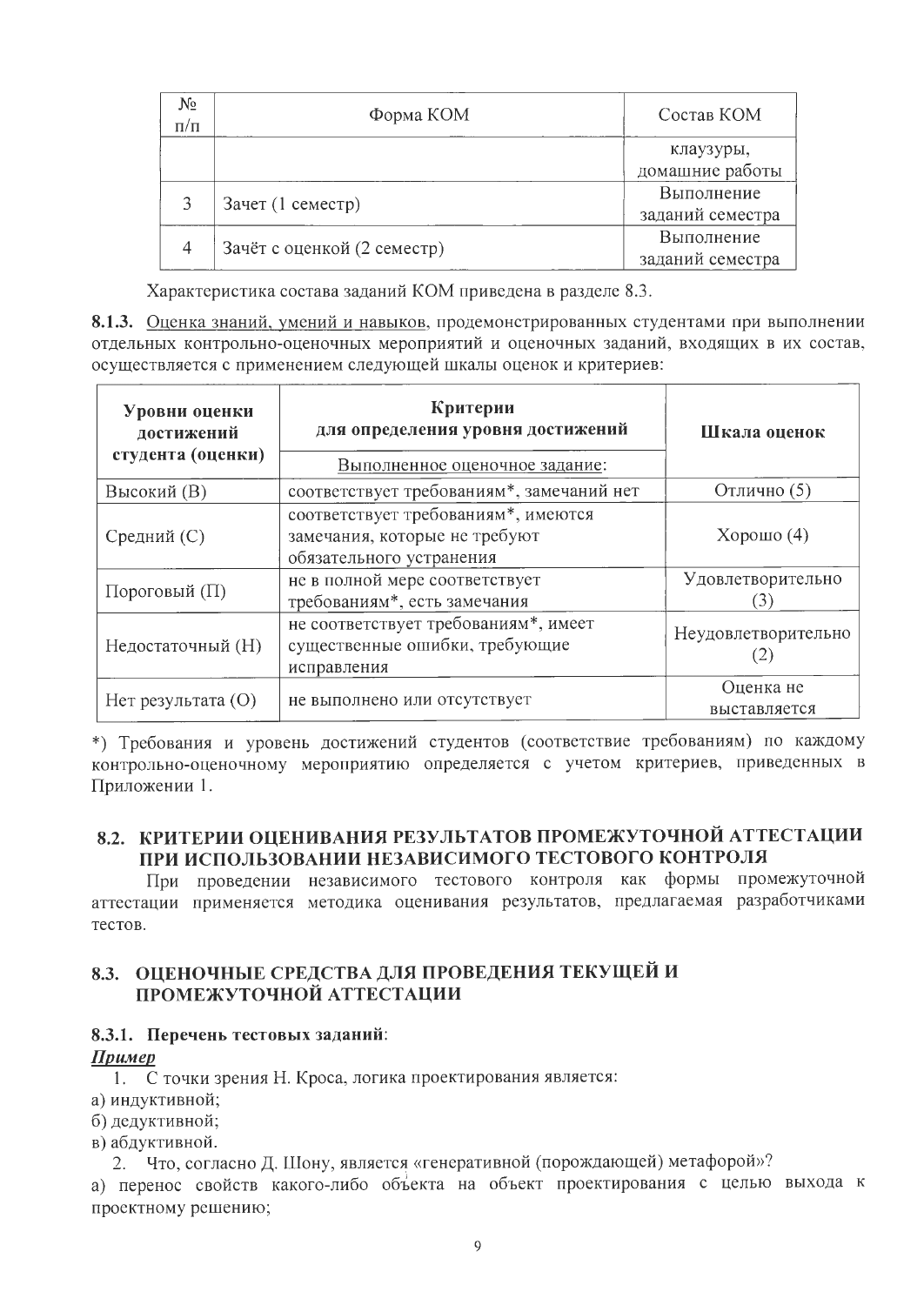б) чувственное вовлечение дизайнера в проектную ситуацию;

в) аллегорическое усвоение языка культуры.

3. Чем отличается, с точки зрения Р. Оксман, «топологическое» проектирование, развиваемое в цифровую эпоху, от традиционного «типологического» проектирования?

а) «топологическое» проектирование предполагает уточнение проектного решения посредством серии движений;

б) «топологическое» проектирование ориентируется на эволюционные природные системы, а не на типовые объекты;

в) «топологическое» проектирование обладает исторической памятью.

4. Что такое мета-дизайн?

а) проектирование на основе программного обеспечения с открытым исходным кодом;

проектной культуры, определяющий социотехнологическую методологию б) вид проектирования;

в) социотехническая методология, включающая в себя методы проектирования (например, «недоделывание»), модели процессов (например, модель «Посев, Эволюционный рост и Пересев») и мотивационные механизмы для общения, сотрудничества и накопления социального капитала (например, эмоциональный «посев» и структуры вознаграждения).

5. Что такое дизайн-активизм?

а) дизайн, ориентированный на подрыв авторитета существующей власти;

б) «дизайн для политики», объектом которого, в частности, являются бюллетени для голосования:

в) дизайн, направленный на выявление скрытых ожиданий общества от властей.

#### 8.3.2. Примерный перечень тем эссе:

1. Фундаментальные характеристики дизайна, определяющие время его возникновения.

2. Критика концепции Баухауза сегодня.

3. Критика «науки» о дизайне как «машины», производящей методы дизайнпроектирования.

4. Актуальные задачи дизайн-образования.

5. Актуальность культурологического подхода в современных дизайн-исследованиях.

#### 8.3.3 Примерный перечень заданий для домашних работ:

1. Провести проектно-методологический анализ конкретного продукта дизайна.

2. Провести культурологический анализ конкретного продукта дизайна.

#### 8.3.4 Перечень заданий для клаузуры:

1. Выполнить фор-эскизы объектов дизайна, выстроенных в соответствии с принципами формообразования одного из больших стилей.

2. Дать развёрнутый комментарий, поясняющий проектный замысел автора.

#### Критерии оценки дифференцированного зачета

Оценка «отлично», «зачтено»

систематизированные, глубокие и полные знания по всем разделам дисциплины, а также по основным вопросам, выходящим за пределы учебной программы;

точное использование научной терминологии систематически грамотное и логически правильное изложение ответа на вопросы;

безупречное владение инструментарием учебной дисциплины, умение его эффективно использовать в постановке научных и практических задач;

выраженная способность самостоятельно и творчески решать сложные проблемы и нестандартные ситуации;

полное и глубокое усвоение основной и дополнительной литературы, рекомендованной учебной программой по дисциплине;

умение ориентироваться в теориях, концепциях и направлениях дисциплины и давать им критическую оценку, используя научные достижения других дисциплин;

творческая самостоятельная работа на практических/семинарских/лабораторных занятиях, активное участие в групповых обсуждениях, высокий уровень культуры исполнения заданий;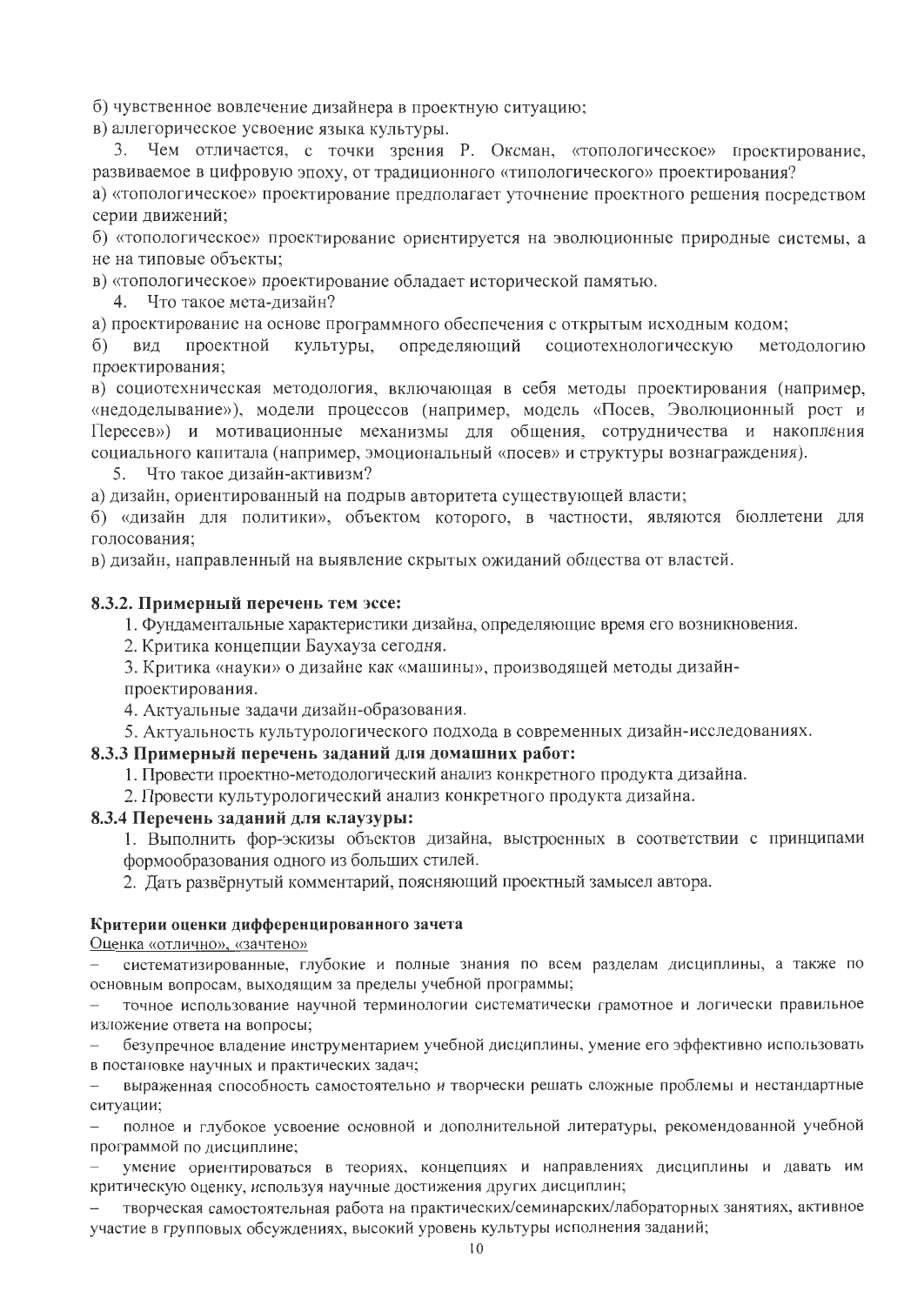высокий уровень сформированности заявленных в рабочей программе компетенций.

Оценка «хорошо», «зачтено»

достаточно полные и систематизированные знания по дисциплине;

умение ориентироваться в основных теориях, концепциях и направлениях дисциплины и давать им критическую оценку;

использование научной терминологии, лингвистически и логически правильное изложение ответа на вопросы, умение делать обоснованные выводы;

владение инструментарием по дисциплине, умение его использовать в постановке и решении научных и профессиональных задач;

усвоение основной и дополнительной литературы, рекомендованной учебной программой по дисциплине;

самостоятельная работа на практических занятиях, участие в групповых обсуждениях, высокий уровень культуры исполнения заданий;

средний уровень сформированности заявленных в рабочей программе компетенций.

Оценка «удовлетворительно», «зачтено»

достаточный минимальный объем знаний по дисциплине;  $-$ 

усвоение основной литературы, рекомендованной учебной программой;

умение ориентироваться в основных теориях, концепциях и направлениях по дисциплине и давать им оценку;

использование научной терминологии, стилистическое и логическое изложение ответа на вопросы, умение делать выводы без существенных ошибок;

владение инструментарием учебной дисциплины, умение его использовать в решении типовых задач;

умение под руководством преподавателя решать стандартные задачи;  $\frac{1}{2}$ 

 $\equiv$ работа под руководством преподавателя на практических занятиях, допустимый уровень культуры исполнения заданий

достаточный минимальный уровень сформированности заявленных в рабочей программе  $\equiv$ компетенций.

Оценка «неудовлетворительно», «не зачтено»

- фрагментарные знания по дисциплине;
- отказ от ответа (выполнения письменной работы);  $\equiv$
- знание отдельных источников, рекомендованных учебной программой по дисциплине;
- $\equiv$ неумение использовать научную терминологию;
- наличие грубых ошибок;
- низкий уровень культуры исполнения заданий;
- низкий уровень сформированности заявленных в рабочей программе компетенций.

| Рабочая программа дисциплины составлена авторами: |                                    |                                  |           |                 |         |  |  |  |
|---------------------------------------------------|------------------------------------|----------------------------------|-----------|-----------------|---------|--|--|--|
| $N_2$ п/п                                         | Кафедра                            | Ученая степень,<br>ученое звание | Должность | ФИО             | Подпись |  |  |  |
|                                                   | Кафедра<br>графического<br>дизайна | Канд. иск.                       | Доцент    | Н.С. Аганина    |         |  |  |  |
| Рабочая программа дисциплины согласована:         |                                    |                                  |           |                 |         |  |  |  |
| Заведующая кафедрой графического дизайна          |                                    |                                  |           | Е.Э. Павловская |         |  |  |  |
| Директор библиотеки УрГАХУ                        |                                    |                                  |           | Н.В. Нохрина    |         |  |  |  |
| Декан факультета дизайна                          |                                    |                                  |           | И.С. Зубова     |         |  |  |  |